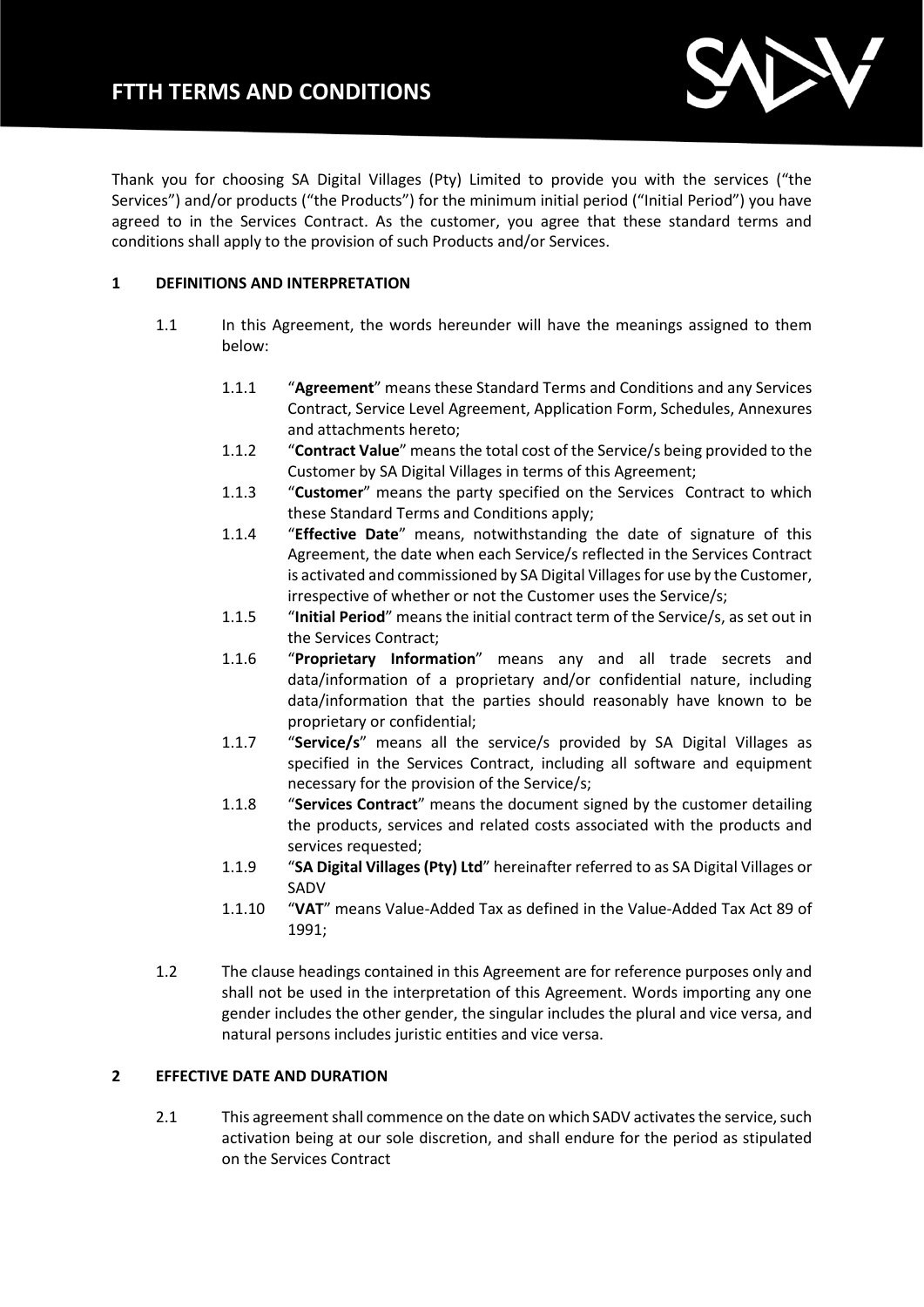

- 2.2 If at any time during the currency of the Agreement, the customer upgrades the service, then the effective date in respect of the service/s as upgraded shall be the date when the upgraded service/s first commences.
- 2.3 Either party hereto shall be entitled to terminate this Agreement by way of 1 calendar month's prior written notice of termination to be effective at the end of the Initial Period. Such notice shall be deemed to have been received when emailed to cancellations@sadv.co.za.

# **3 CHARGES, DEPOSITS AND PAYMENTS**

- 3.1 All Service/s provided are to be billed in advance, as of the Effective Date in respect of each Service. In the event of a single Service consisting of a number of components, billing will commence for each respective component of that Service as and when each component of that Service goes live.
- 3.2 In the event of any "bolt on services" or additional services or upgrades being requested by you, whether on the services contract or at a later stage, the supply of such bolt on services will be subject to these terms and conditions as well as additional terms (if applicable), at the relevant additional cost to you. This may include any usage based fees applicable to the services you have requested, which will be billed monthly in arrears.
- 3.3 Customer is responsible for and agrees to pay to SADV all fees for the Service/s specified in the Services Contract in South African currency, without deduction or setoff of any amount of whatsoever nature or for whatsoever reason.
- 3.4 All prices specified in the Services Contract exclude:
	- 3.4.1 VAT and any other any taxes and duties including any regulatory surcharge, which Customer becomes obligated to pay by virtue of this Agreement, and
	- 3.4.2 If applicable, any third party service provider service fees, which Customer has appointed and agrees to make payment directly to the third party service provider for any work they may have performed for the customer, on such terms as agreed between the third party service provider and Customer, and shall at all times be the sole responsibility of the Customer.
- 3.5 Invoicing will be processed and delivered in advance, and all invoices for Services shall be settled monthly via debit order or on payment terms as agreed in writing between SADV and the customer and indicated in the Services Contract.
- 3.6 In the event of any dispute arising as to the amount or calculation of any fee or charge to which SADV is entitled, the dispute shall be referred for determination to SADV' auditors. They shall act as experts and their decision shall be final and binding on SADV and the Customer. The cost of the determination shall be paid on demand by the party against whom the determination is made, or as determined by the said auditors.
- 3.7 Any amount falling due for payment by Customer to SADV in terms of or pursuant to this Agreement which is not paid on its due date shall bear interest calculated from the due date for payment thereof until date of payment, at a rate equal to the prime overdraft rate plus two percent (2%) charged by ABSA Bank from time to time, monthly in advance unless otherwise agreed in the Services Contract.
- 3.8 SADV shall be entitled from time to time on 30 (thirty) days prior written notice thereof to Customer to increase the monthly fees referred to in the Services Contract.
- 3.9 SADV shall be entitled, in its sole discretion, to determine a credit limit applicable to the customer and services from time to time and will have the authority to suspend the Services should customer exceed such credit limit. However, despite such credit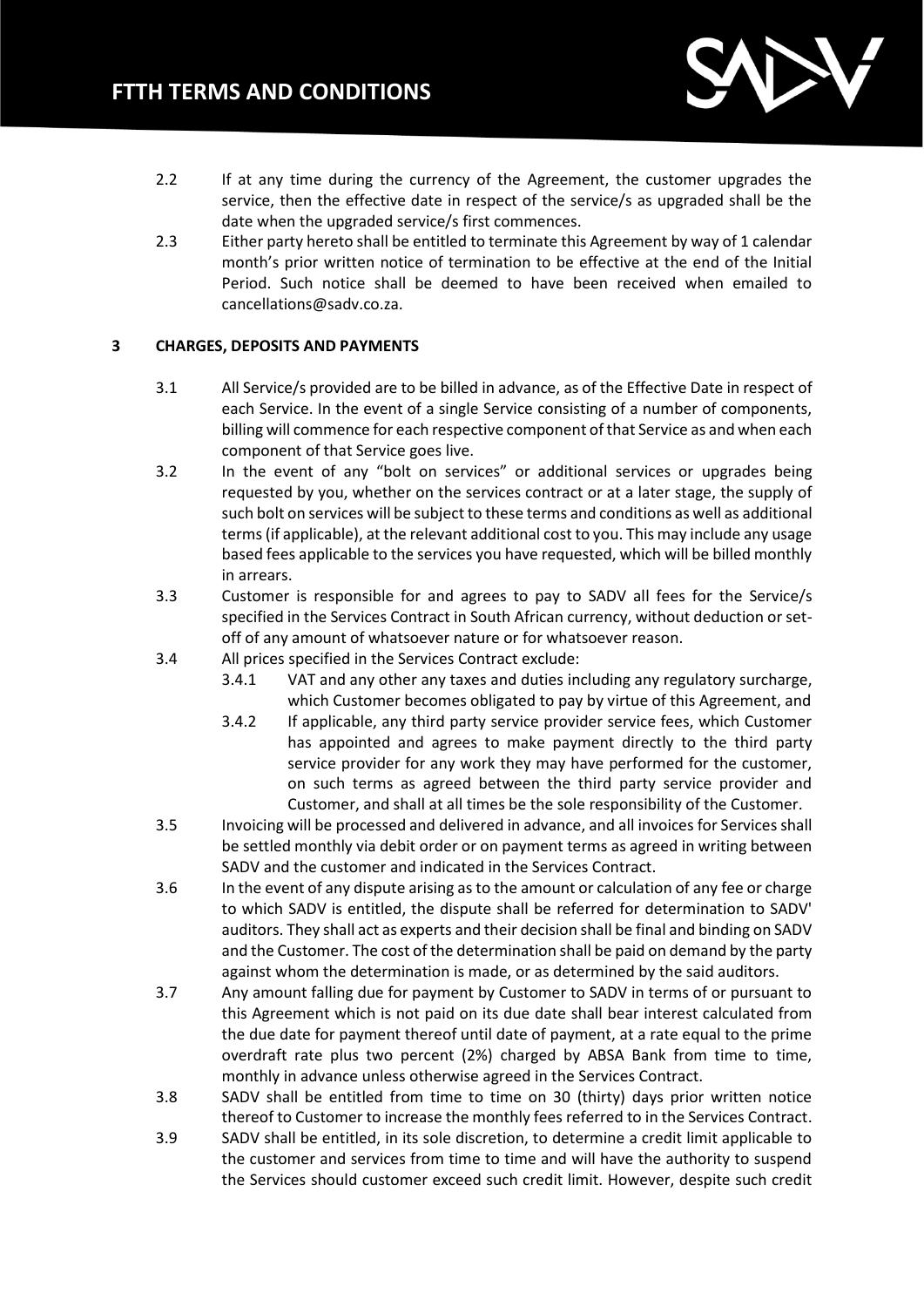

limit being placed on the account, customer will be liable for payment if the credit limit is exceeded. SADV may, at its sole and absolute discretion, request a Services deposit equal to one month of the estimated monthly services cost.

# **4 CUSTOMER'S OBLIGATIONS**

- 4.1 Customer shall comply strictly with all relevant regulations imposed on Internet Service provision and Telecommunication services by the various regulatory authorities from time to time.
- 4.2 Customer shall not commit nor attempt to commit any act or omission which directly or indirectly:
	- 4.2.1 damages in any way SADV's technical infrastructure or any part thereof;
	- 4.2.2 impairs or precludes SADV from being able to provide the Service/s in a reasonable and business-like manner;
	- 4.2.3 constitutes an abuse or malicious misuse of the Service/s;or is calculated to have the abovementioned effect. In such an event, should SADV incur expenses to remedy the situation, SADV reserves the right to charge the Customer the amount necessary to cover SADV's additional expenditure. Notwithstanding the above, SADV reserves the right to take any other appropriate action it may deem necessary to remedy the situation.
- 4.3 Customer is prohibited from selling, reselling, sharing or otherwise dealing with the Service/s in any manner whatsoever. Without limitation to the aforegoing, any consideration which Customer may receive whilst acting in breach of this prohibition shall be forfeited to SADV.
- 4.4 Customer is prohibited from allowing any person other than its employees or other authorised parties, access to the Service/s through any of Customer's equipment, personnel and/or address.
- 4.5 Customer is prohibited from modifying any equipment (including but not limited to router equipment) utilised by Customer to receive any of the Service/s, in any way whatsoever, including the changing of any of the settings of such equipment.
- 4.6 Any equipment, infrastructure or cabling installed by SADV to provide the services as per the Services Contract remains the sole property of SADV, and can be removed at any time by SADV for whatever reason, should SADV so elect to do so. This would exclude any equipment ordered from SADV or a third party by the customer and paid for in full by the customer. This may include a telephone handset or customers' own router or switching equipment.
- 4.7 Customer shall at all times adhere to and ensure compliance with any support and customer premises access procedures or schedules published from time to time in order for SADV to provide the services to the customer, or any other customer.
- 4.8 In some rare instances SADV would need to access to the equipment in certain premises that may affect the services to another customer. This access will be reasonably requested by SADV and should be not be unreasonably withheld by the customer.
- 4.9 Under no circumstances may the Customer resile from this Agreement or withhold or defer payment or be entitled to a reduction in any charge or have any other right or remedy against SADV, its servants, its agents or any other persons for whom it may be liable in law, if SADV interrupts the Service to Customer as it would be entitled to do if Customer is in default of any of its obligations under this Agreement to SADV or in the circumstances contemplated in clause 6.4 below.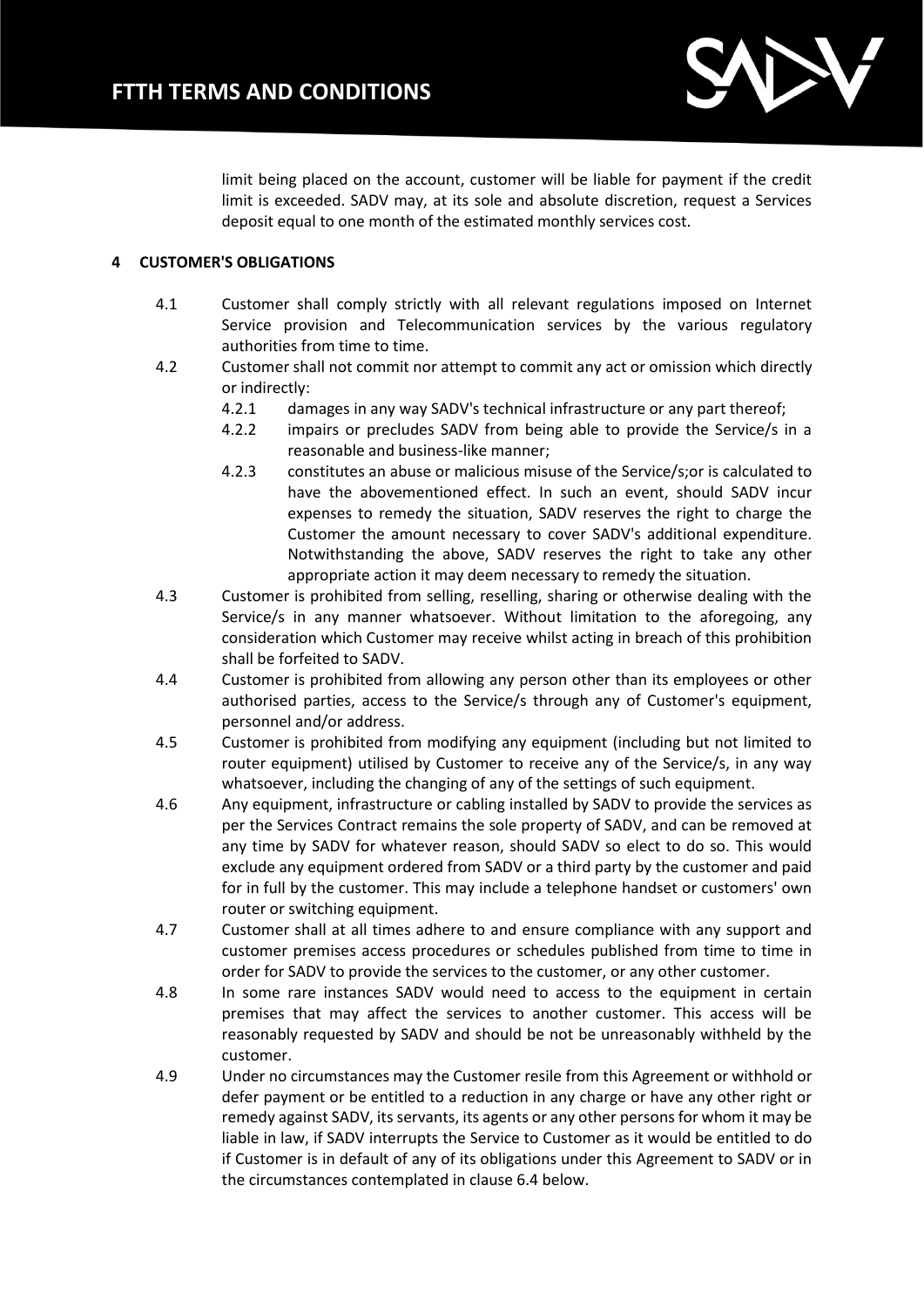

- 4.10 Customer may not at any time use the Service in contravention of any South African law. In particular, Customer undertakes to familiarize itself and ensure that it is kept continuously appraised of all South African law in force from time to time which has any bearing on the Service and/or its use. Customer acknowledges that SADV has no obligation to assist Customer in this regard.
- 4.11 It is the responsibility of the Customer / Home Owner to ensure there is adequate insurance cover in place to cover the replacement costs of any IT equipment provided and installed by SADV. This value can be provided on request. The replacement for damages could be due to, but not limited to: Lightning Strikes, Floods, Fire, Theft and Abuse.

# **5 WARRANTIES**

- 5.1 Save as expressly set out in this Agreement, SADV does not make any representations nor gives any warranties or guarantees of any nature whatsoever in respect of the Service/s and all warranties which are implied or residual at common law are hereby expressly excluded.
- 5.2 Without limitation to the generality of 5.1 above, SADV does not warrant or guarantee that the information transmitted by or available to Customer by way of the Service/s:
	- 5.2.1 Will be preserved or sustained in its entirety;
	- 5.2.2 will be delivered to any or all of the intended recipients;
	- 5.2.3 will be suitable for any purpose;
	- 5.2.4 will be free of inaccuracies or defects or bugs or viruses of any kind; or
	- 5.2.5 will be secured against intrusion by unauthorised third parties; And SADV assumes no liability, responsibility or obligations in regard to any of the exclusions set forth in this clause 5.

#### **6 EXCLUSION OF LIABILITY**

- 6.1 Except as otherwise expressly provided herein to the contrary, SADV shall not be liable to Customer or any third party for any loss or damage of whatsoever nature and/or howsoever arising (including consequential or incidental loss or damage which shall include but shall not be limited to loss of property or of profit, business, goodwill, revenue, data or anticipated savings) or for any costs, claims or demands of any nature whether asserted against SADV or against Customer by any party, arising directly or indirectly out of the Service/s, their use, access, withdrawal or suspension or out of any information or materials provided or not provided, as the case may be.
- 6.2 Subject to clause 6.1 above, the entire liability of SADV and Customer's exclusive remedy for damages from any cause related to or arising out of this Agreement, regardless of the form of action, whether in contract or in delict, will not exceed the aggregate of the fees and charges paid by Customer under this Agreement for the period of 3 (three) months preceding Customer's written notice to SADV in respect of such claim.
- 6.3 Customer hereby indemnifies SADV against and holds SADV harmless from any claim by any third party arising directly or indirectly out of access to or use of the Service/s or information obtained through the use thereof or in respect of any matter for which liability of SADV is excluded in terms of clause 6.1 above.
- 6.4 Because of the need to conduct maintenance, repair and/or improvement work from time to time on the technical infrastructure by means of which the Services are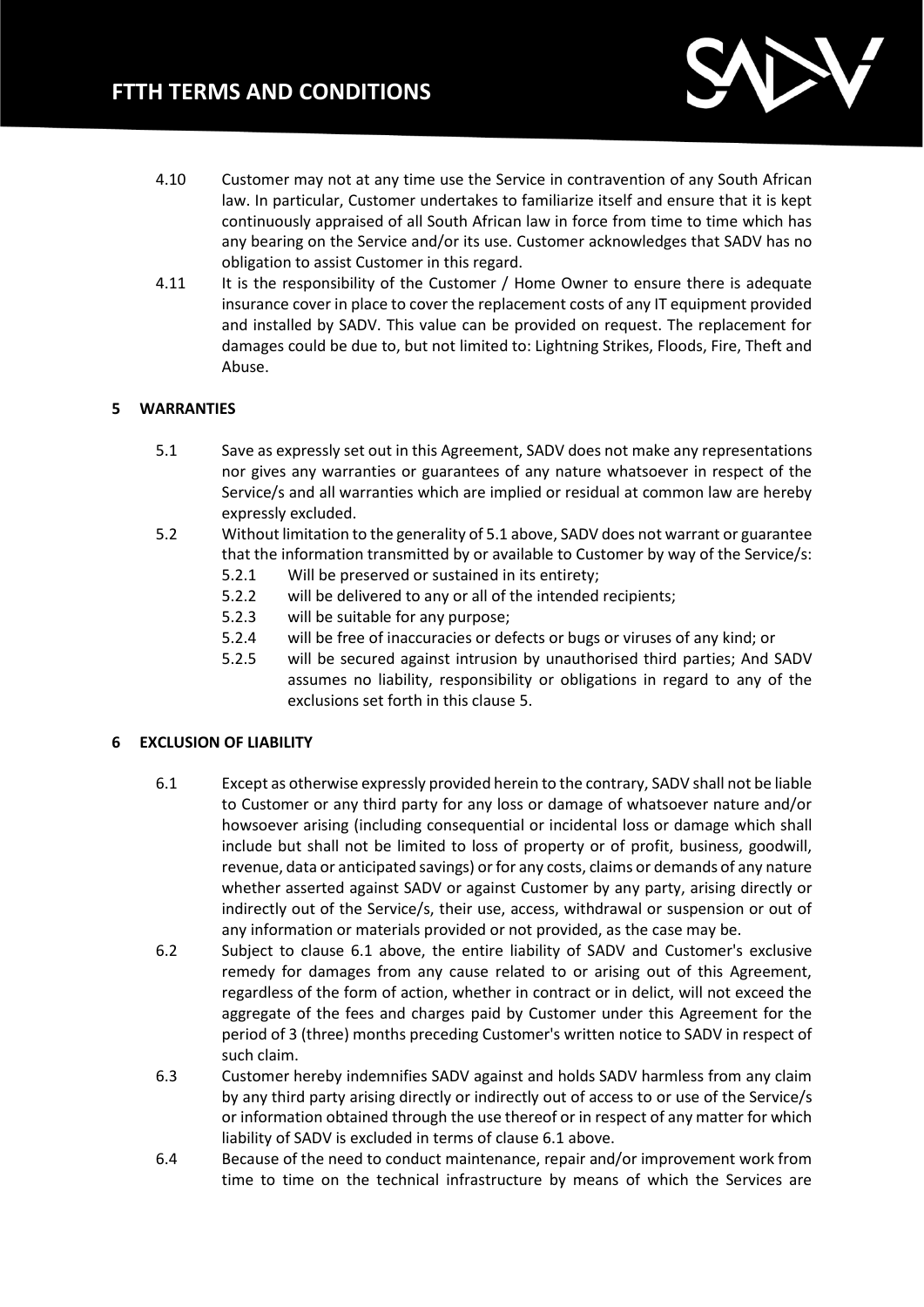

provided, the provision of the Services may be suspended from time to time, and all liability on the part of SADV of any loss or damage (whether direct or consequential) thereby incurred or for any costs, claims, or demands of any nature arising there from, is excluded, and the provisions of clause 6.1 above shall apply mutatis mutandis to such exclusion. Should the provision of the Service/s be suspended by SADV for the purpose aforementioned for a period in excess of 48 (forty eight) consecutive hours, SADV shall give Customer credit in an amount which represents a pro rata portion of Customer's basic monthly subscription fee for the month during which the said suspension occurred, unless a specific Service Level Agreement has been signed between the parties detailing the terms and conditions of the service provision and related penalties for guaranteed uptime of the service provided.

# **7 DOCUMENTATION**

- 7.1 Any specifications, descriptive matter, drawings and other documents which may be furnished by SADV to Customer from time to time:
	- 7.1.1 do not form part of this Agreement and may not be relied upon, unless they are agreed in writing by both parties hereto to form part of this Agreement;
	- 7.1.2 shall remain the property of SADV and shall be deemed to have been imparted by it in trust to Customer for the sole use of Customer. All copyright in such documents vests in SADV. Such documents shall be returned to SADV on demand.

# **8 BREACH**

- 8.1 Subject to the provisions of clause 8.3 to the contrary, if Customer hereto:
	- 8.1.1 breaches any of the terms or conditions of this Agreement and fails to remedy such breach or pay such amount, as the case may be, within 7 (seven) days after the receipt of written notice from SADV;
	- 8.1.2 commits any act of insolvency;
	- 8.1.3 endeavours to compromise generally with its creditors or does or causes anything to be done which may prejudice SADV' rights hereunder or at all;
	- 8.1.4 allows any judgement against it to remain unsettled for more than 10 (ten) days without taking immediate steps to have it rescinded and successfully prosecuting the application for rescission to its final end; or
	- 8.1.5 is placed in liquidation or under judicial management (in either case, whether provisionally or finally) or, being an individual, his estate is sequestrated or voluntarily surrendered; SADV shall have the right, without prejudice to any other right which it may have against Customer, to:
		- 8.1.5.1 suspend or terminate the Services;
		- 8.1.5.2 treat as immediately due and payable all outstanding amounts which would otherwise become due and payable over the unexpired period of the Agreement, and to claim such amounts as well as any other amounts in arrears including interest and to cease performance of its obligations hereunder as well as under any other contract with the Customer until Customer has remedied the breach; and/or
		- 8.1.5.3 cancel this Agreement; in any event without prejudice to SADV' right to claim damages.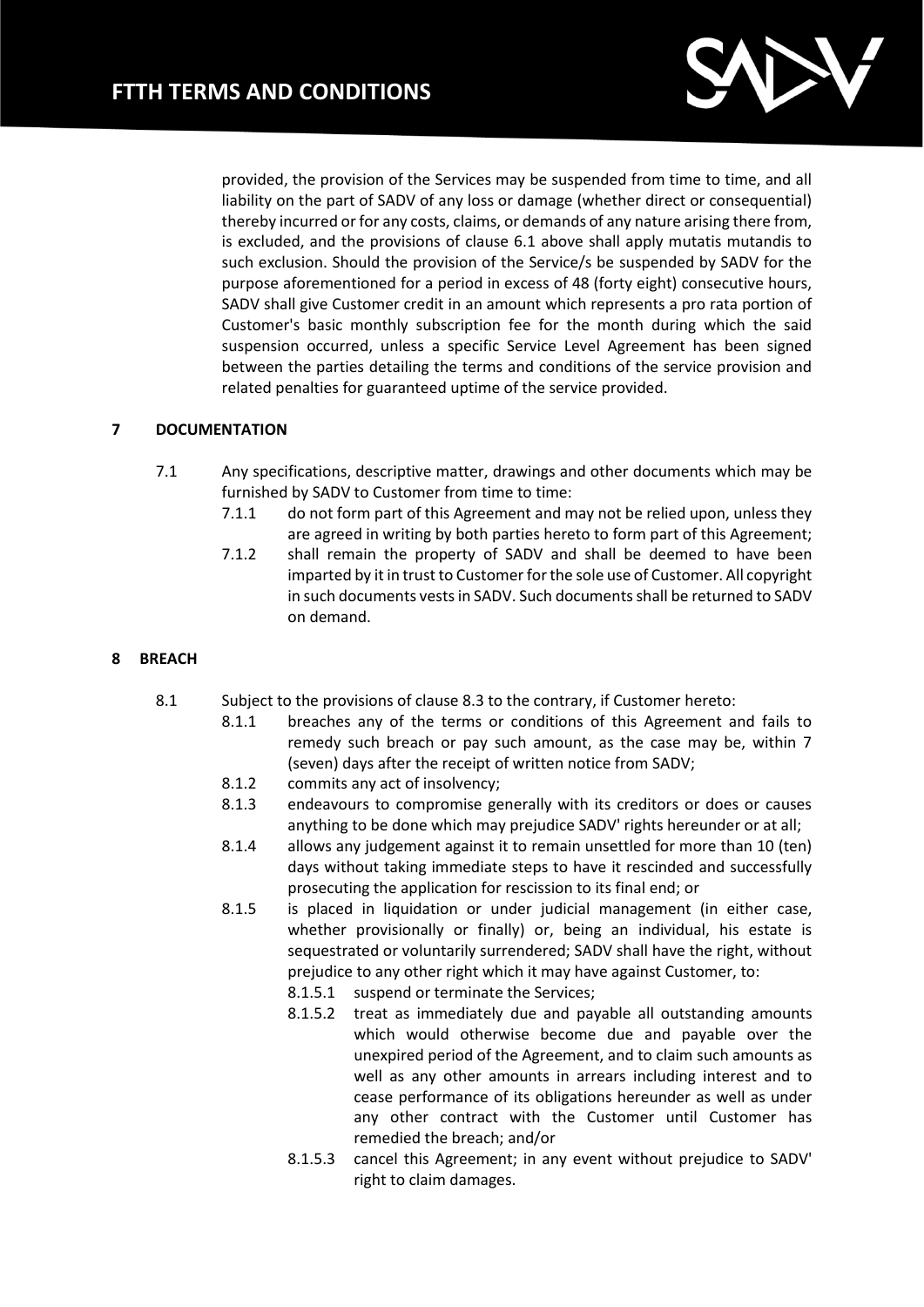

- 8.2 Customer shall be liable for all costs incurred by SADV in the recovery of any amounts or the enforcement of any rights which it has hereunder, including collection charges and costs on an attorney and own client scale whether incurred prior to or during the institution of legal proceedings or if judgement has been granted, in connection with the satisfaction or enforcement of such judgment.
- 8.3 Subject to what is set out in Clause 8.1.1 above, SADV shall be entitled to suspend the provision of the Services where Customer breaches any provision of this Agreement or where any payment to SADV is overdue by more than 48 hours unless otherwise agreed by both parties in writing.

#### Service Suspension

8.4 If the Service (or any part thereof) is suspended as a consequence of the breach, fault, act or omission of the Customer, the Customer shall pay to SADV all reasonable costs and expenses incurred by the implementation of such suspension and/or recommencement of the provision of the Service.

# **9 INTELLECTUAL PROPERTY**

- 9.1 Notwithstanding anything set out in Clause 10 below, all intellectual property (including, without limitation, copyright, trademarks, designs and patents) relating to or used in connection with the Service/s provided under this Agreement shall belong to SADV. Customer undertakes that it shall at no time, have any right, title or interest in the intellectual property and agrees that it shall not (or permit any third party to) reverse engineer, decompile, modify or tamper with the equipment or software owned by SADV, or any of its third party suppliers.
- 9.2 Customer warrants that it shall not use the Service/s to produce, host or present any content in contravention of any person's intellectual property rights, and in particular warrants that it shall recognize, acknowledge and use any content in accordance with any third party's intellectual property rights. Customer furthermore warrants that it has received all necessary permissions to make use of any intellectual property relating to 3rd parties.

#### **10 PROTECTION OF PROPRIETARY INFORMATION**

- 10.1 Each party will keep in confidence and protect Proprietary Information from disclosure to third parties and restrict its use to that which is provided for in this Agreement. Either party acknowledges that unauthorised disclosure or use of Proprietary Information may cause substantial economic loss. All printed materials, containing Proprietary Information will be marked with "Proprietary" or "Confidential", or in a manner which gives notice of its proprietary nature. Proprietary Information shall not be copied, in whole or in part, except when essential for correcting, generating or modifying Proprietary Information for either party's authorized use. Each such copy, including its storage media, will be marked with all notices, which appear on the original.
- 10.2 Each party shall ensure that its employees comply with its obligations under this clause 10.
- 10.3 This clause 10 shall survive termination or cancellation of this Agreement.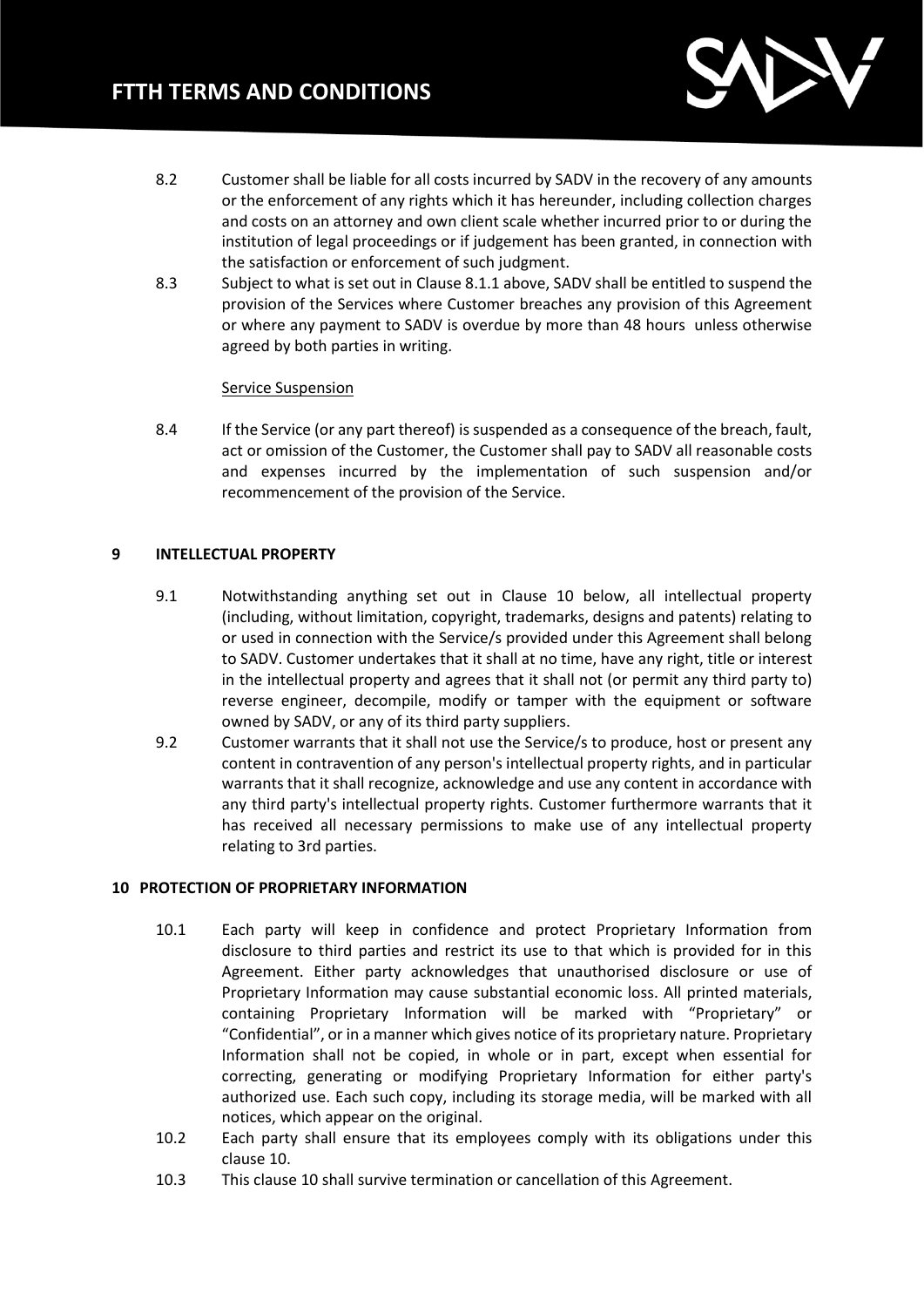

10.4 This Agreement does not transfer to either party title to any intellectual property contained in any Proprietary Information of the other party.

## **11 SURETYSHIP**

The signatory to this Agreement, as the authorized representative of the Customer, hereby binds himself/herself to SADV as personal surety and as co-principle debtor in solidum with Customer for the due, punctual and proper fulfilment and performance by Customer of all its obligations in terms of this Agreement. The aforementioned signatory hereby renounces all benefits arising from the legal exceptions of non numerataepecuniae, non causa debiti, errore calculi and beneficioexcussionus et divisionis, with the force and effect of which he/she hereby declares himself/herself to be fully acquainted.

## **12 DISPUTE RESOLUTION AND ARBITRATION**

- 12.1 If any dispute arises out of or in connection with this Agreement, its termination or cancellation or the subject matter thereof, including claims in delict or for rectification of the Agreement, a Party may declare that a dispute exists by notice in writing to the other Party.
- 12.2 Within 10 (ten) days of receipt of a notice referred to in clause 12.1 above, the parties or their duly authorised representatives must try to meet and:
	- 12.2.1 resolve the dispute;
	- 12.2.2 agree a process for resolving the dispute (including mediation or alternative dispute resolution);or
	- 12.2.3 agree to refer the matter to arbitration in terms of the provisions of this clause 12.
- 12.3 If the Parties or their duly authorised representatives do not meet or do not deal with the dispute as provided for in clause 13.2 above, the dispute will be deemed to have been referred to arbitration by the Parties and it shall be finally resolved in accordance with the Rules of the Arbitration Foundation of Southern Africa ("AFSA") by an arbitrator or arbitrators appointed by AFSA, subject thereto that the Parties shall have the rights of appeal provided for in the rules of AFSA. Should AFSA not be in existence at the time, the nomination shall be made by the President for the time-being of the Law Society of the Northern Provinces.
- 12.4 Any arbitration provided for in this Agreement shall be held at Johannesburg and shall be conducted according to the rules of AFSA, unless the Parties shall otherwise have agreed in writing. Should AFSA not be in existence, the arbitration shall be conducted in accordance with the formalities and procedures determined by the arbitrator to achieve an arbitration which shall be informal and conducted on a summary basis on the procedure set out in the Rules of AFSA as published in their ultimate form. It is the agreement of the Parties that it shall not be necessary to observe or carry out the usual formalities or procedure or the strict rules of evidence normally followed in judicial proceedings of an adversarial nature.
- 12.5 The Party in whose favour an arbitration ruling is made shall be entitled to a reimbursement of such Party's reasonable local travel, accommodation and similar reasonable expenses ("the expenses") incurred by such Party in attending such arbitration, provided, however, that the arbitrator has made a ruling in terms of which the expenses are awarded to such Party.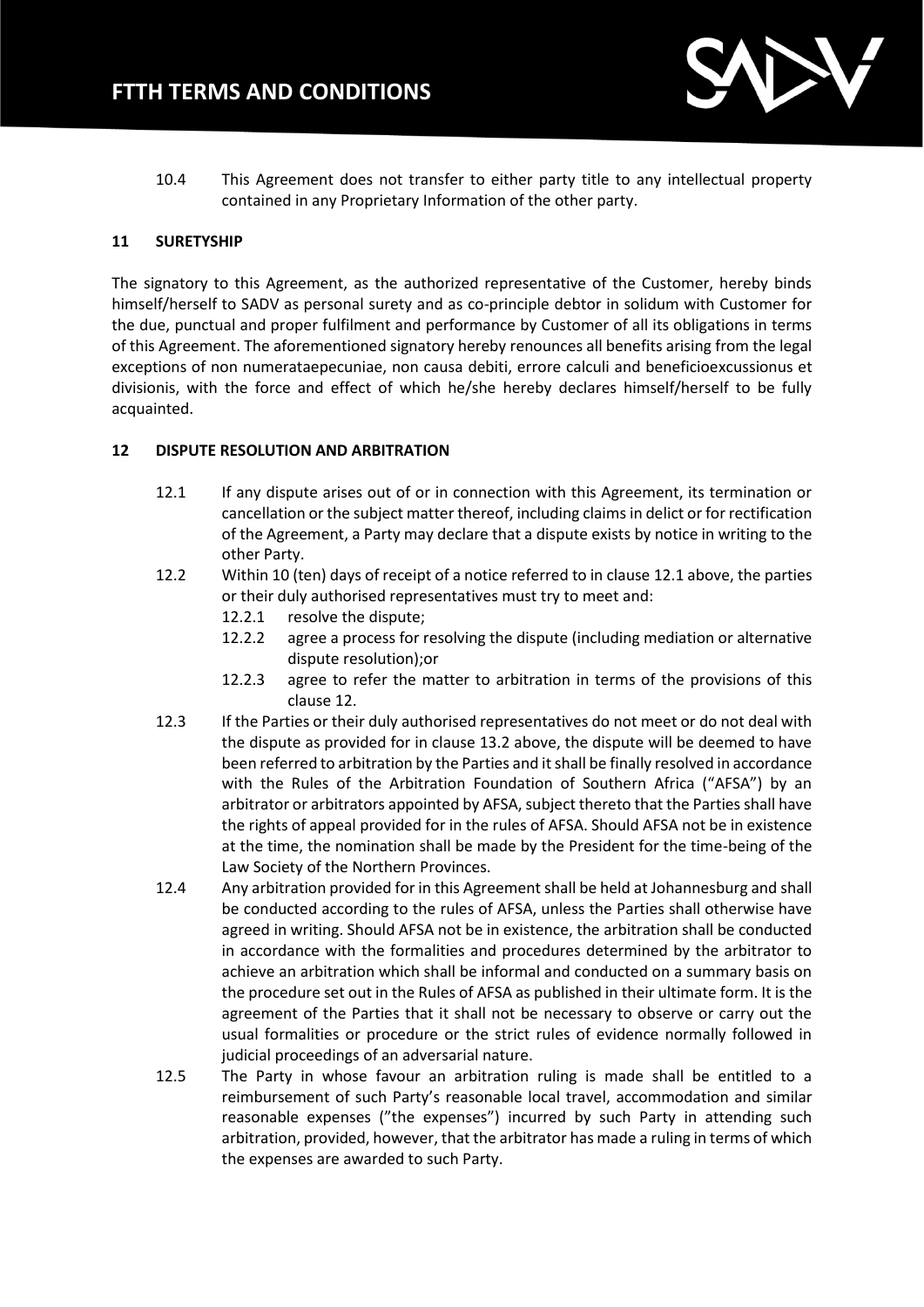

12.6 The provisions of clauses 12.1 to 12.3 above shall not detract from the right of a Party to institute proceedings in the court referred to in clause 15 below, for the protection of any rights pending the resolution in terms of clauses 12.1 to 12.3 above of any dispute between the Parties.

## **13 LIEN**

The parties agree that in the event of a breach of this Agreement by Customer which causes SADV to suffer damages of any nature whatsoever, SADV shall not be required to attach any of Customer's hardware in execution, and shall be entitled to retain a lien over such hardware in reduction of any debt due by Customer to SADV.

## **14 FORCE MAJEURE**

- 14.1 SADV shall not be liable for non-performance under this Agreement to the extent to which the non-performance is caused by events or conditions beyond the control of SADV, which would include services provided by any third parties on which SADV relies on to provide the services, provided that SADV makes all reasonable efforts to perform.
- 14.2 It is expressly recorded that for purposes of this clause the following shall be considered circumstances beyond the control of SADV and the force majeure provisions shall apply:
	- 14.2.1 a third party service provider fault that affects the Service/s; and/or
	- 14.2.2 the non-performance, inability to perform or delay in performance by a third party service provider relating to the provisioning of equipment, services and/or facilities to SADV that affects the Service/s; and/or
	- 14.2.3 acts or omissions of any government, government agency, provincial or local authority or similar authority, any laws or regulations having the force of law, civil strife, riots, insurrection, sabotage, acts or war or public enemy, illegal strikes, interruption of transport, lockouts, flood, storm or fire.

### **15 GOVERNING LAW AND JURISDICTION**

This Agreement will be governed by and construed in accordance with the laws of the Republic of South Africa, and all actions and other matters relating thereto will be determined in accordance with South African law subject to the jurisdiction of the South Gauteng High Court, subject to the provisions of clause 12 above.

#### **16 DOMICILIUM CITANDI ET EXECUTANDI**

- 16.1 For all purposes, including but not by way of limitation, the giving of any notice, the making of any communication and the serving of any process, Customer chooses its domicilium citandi et executandi ("domicilium") at the physical address appearing on the application form to which these Standard Terms and Conditions are attached.
- 16.2 SADV chooses its domicilium citandi et executandi ("domicilium") at  $1<sup>st</sup>$  Floor, 23 Melrose Boulevard, Melrose Arch Johannesburg ,South Africa. Either party shall be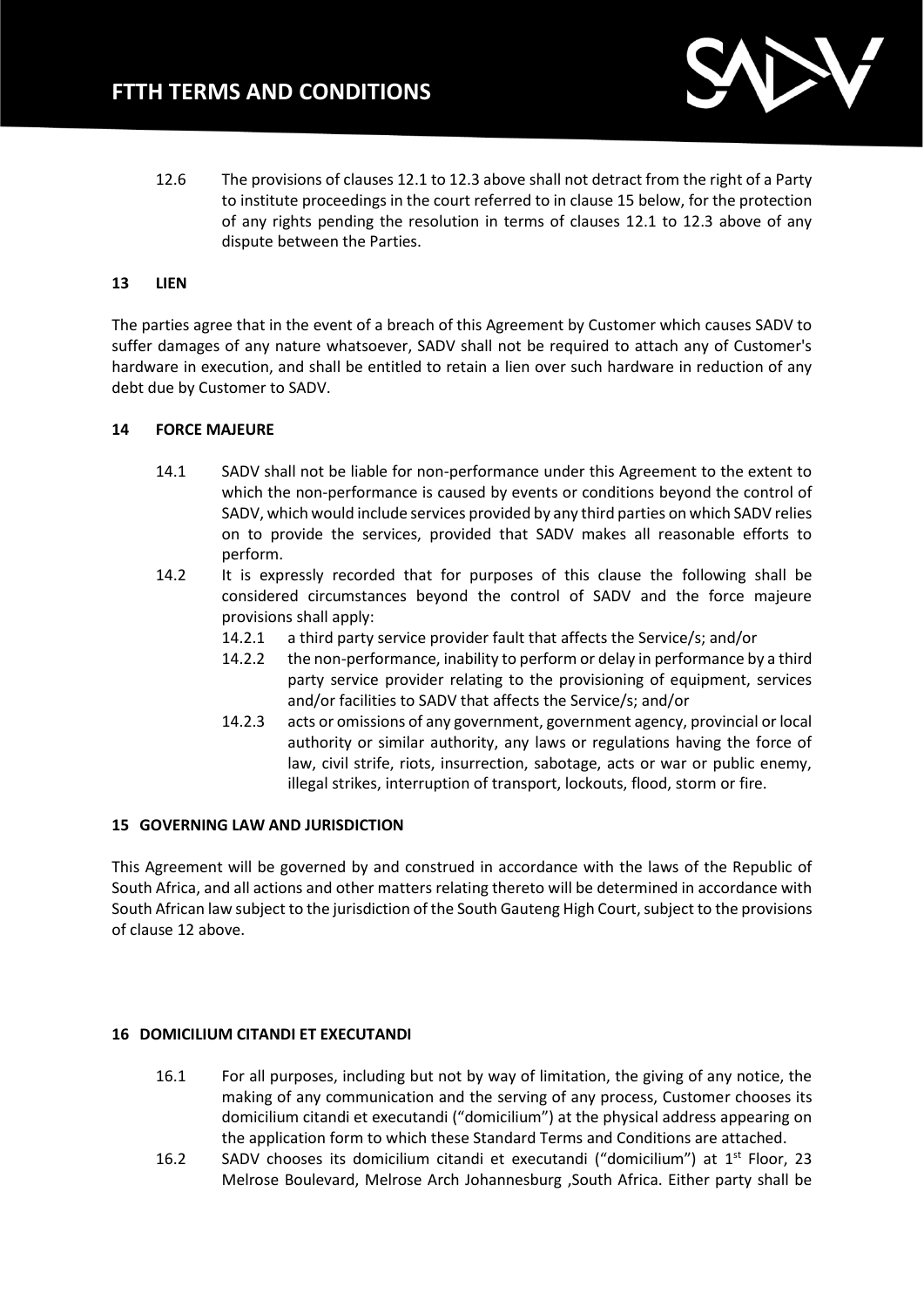

entitled from time to time to vary its domicilium and shall be obliged to give notice to the other within ten (10) days of the said change. Any notice which either party may give to the other shall be posted by prepaid registered post or hand delivered to the other party's domicilium and shall be presumed, unless the contrary is proved by the party to whom it is addressed, to have been received by that party on the tenth (10th) day after the date of posting or on the day of delivery as the case may be.

## **17 SUPPORT**

It is hereby specifically recorded that any residential services are subject to our standard Residential Service Level Agreement (Residential SLA) unless otherwise agreed in writing. Any customers utilising any of the SADV Residential services for Business purposes will NOT have the benefit of our Business Service Level Agreement (Business SLA). We recommend any businesses that require enhanced uptime or response times, subscribe to one of our Business Service packages which come with our standard Business SLA. Any business's requiring maximum guaranteed uptime need to consider the provision of redundant (or dual) service provision which will minimise any downtime and provide guaranteed response times in which h case we would negotiate a specific SLA agreement to fit the customers' requirement. Our standard Residential and Business SLA agreements can be viewed at

#### **18 GENERAL**

\_\_\_\_\_\_\_\_\_\_\_\_\_\_\_

- 18.1 No variation, amendment or consensual cancellation of this Agreement or any provision or term thereof or of any agreement, bill of exchange or other document issued or executed pursuant to or in terms of this Agreement shall be binding unless recorded in a written document signed by a duly authorised representative from both SADV and Customer.
- 18.2 The parties acknowledge having read and understood this Agreement and are not entering into this Agreement on the basis of any representations not expressly set forth in it.
- 18.3 Neither party shall be bound by any express or implied term, representation, warranty, promise or the like not recorded herein, whether it induced the Agreement between Customer and SADV or not.
- 18.4 No extension of time or waiver or relaxation of any of the provisions or terms of this Agreement, bill of exchange or other document issued or executed pursuant to or in terms of this Agreement, shall operate as an estoppel against either party hereto in respect of its right under this Agreement, nor shall it operate so as to preclude either of the parties thereafter from exercising its rights strictly in accordance with this Agreement.
- 18.5 In the event that any provision of this Agreement conflicts with any statute, ruling or order of any governmental or regulatory body from time to time, then such provision of this Agreement shall be controlled by the statute, ruling or order.
- 18.6 Should any of the terms and conditions of this Agreement be held to be invalid, unlawful or unenforceable, such terms and conditions will be severable from the remaining terms and conditions which will continue to be valid and enforceable.
- 18.7 In the event of any expiration, termination or cancellation of this Agreement, provisions hereof which are intended to continue and survive shall so continue and survive. In particular, termination or cancellation of this Agreement shall not affect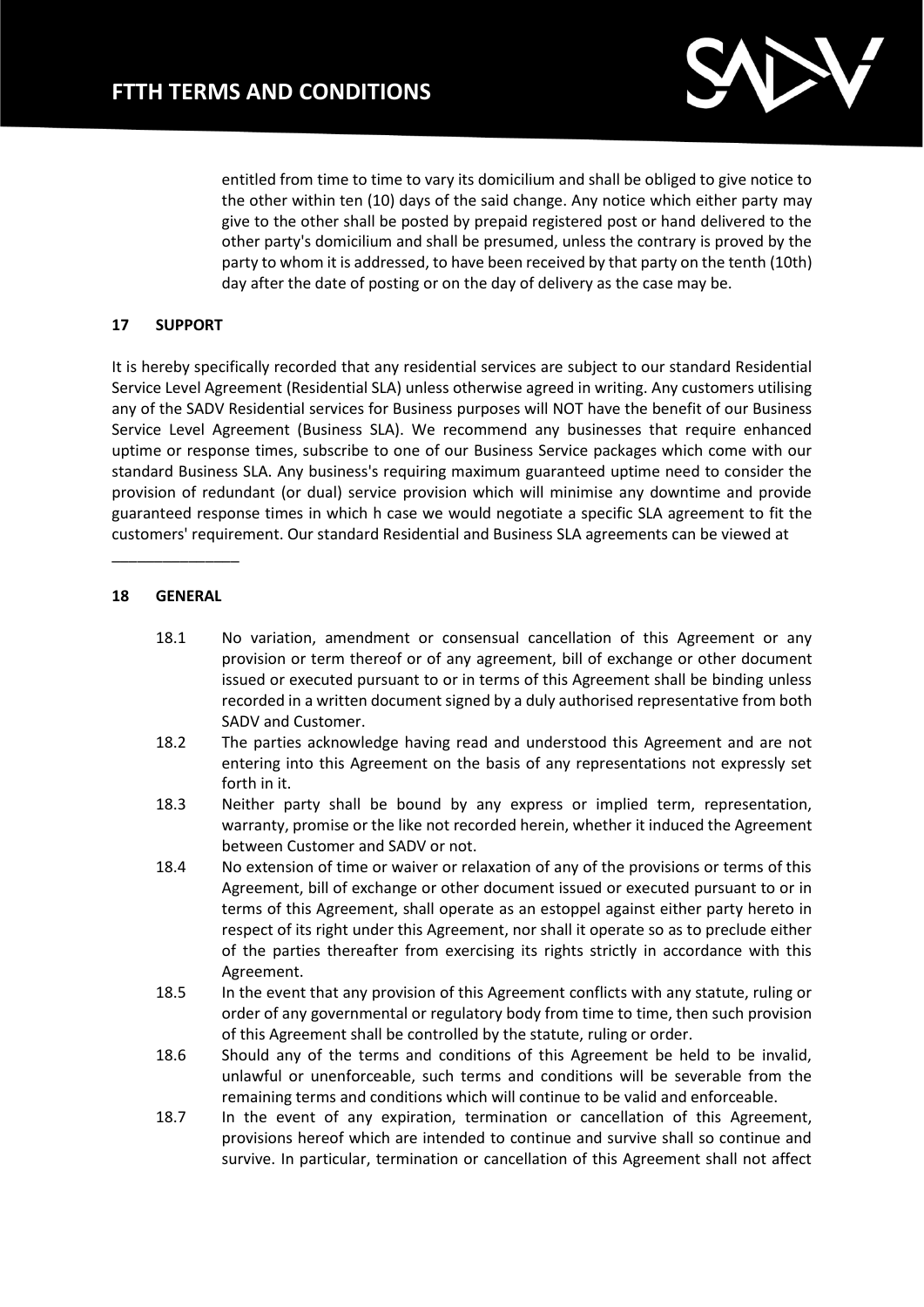

any rights or duties arising under it with respect to Proprietary Information as set out in Clause 10 above.

- 18.8 The terms and conditions appearing in the Services Contract and any relevant schedule (s) hereto, are hereby incorporated into the Agreement. In the event of any conflict between the Standard Terms and Conditions of this Agreement and those appearing in any Schedule (s) hereto, these Standard Terms and Conditions shall prevail. In respect of any conflict in respect of pricing in the Agreement or the Schedules hereto, the costs set out in the Services Contract shall prevail.
- 18.9 These terms and conditions, together with the Services Contract, Schedule(s), Annexures and attachments hereto, constitute the whole of the agreement between SADV and Customer relating to the subject matter hereof, notwithstanding anything in Customer's inquiry, specification, acceptance, order or other documentation or discussion to the contrary.
- 18.10 Customer agrees to comply with the SADV acceptable use policy (AUP) and all usage restrictions and limitations applicable to such Services, or portions thereof. SA Digital Village's acceptable use policy is available at www.sadigitalvillages.co.za or can be provided upon request.
- 18.11 SADV provides services according to regulations provided for in the Electronic Communications Act, 36 of 2005 as amended from time to time and more specifically subject to our ECS and ECNS licenses as issued by the Independent Communications authority of South Africa (ICASA). SADV services are subject to any amendments or changes to these regulations by the regulatory authorities from time to time.
- 18.12 SADV has launched an electronic document and contract management platform called Docusign that is widely used and accepted internationally, and the Customer hereby agrees and accepts that an electronically signed and stored version of this document shall constitute sufficient evidence of its content and signature as a legally binding document. A manually printed, signed and scanned option is also available on the platform for any customers that require this option, which request needs to be communicated to SADV.
- 18.13 If the Subscriber is a corporate entity or trust, then the signatory hereto who signs on behalf of the Subscriber ("the signatory") warrants that he is duly authorised to enter into this contract on behalf of the Subscriber and to sign the debit authorisation, if applicable, on the Subscriber's bank account.
- 18.14 During the currency of this Agreement and for a period of 2 (two) years following its termination, neither Party shall solicit any employee of the other Party for the purposes of offering employment to such employee, unless agreed in writing by both parties.
- 18.15 The Parties agree that the risk of loss or damage to or destruction of SADV equipment installed on the customer premises, where applicable, regarding the provision of the Service(s) in terms of this Agreement, shall pass to the CUSTOMER from the date the equipment is installed.
- 18.16 All labour costs outside of the agreed terms and conditions will be billed @ R450.00 / hour, which may be amended by SADV from time to time.
- 18.17 Any service or call out fees relating to any of the SADV services will be covered by SADV.
- 18.18 The customer will be liable for any call out or service fees where it is determined by SADV technical, that it is not a fault relating to the SADV services or equipment.
- 18.19 The SADV network provider edge that demarcates the edge or end of the official point of responsibility for SADV services to be delivered is the ONT or "Optical Network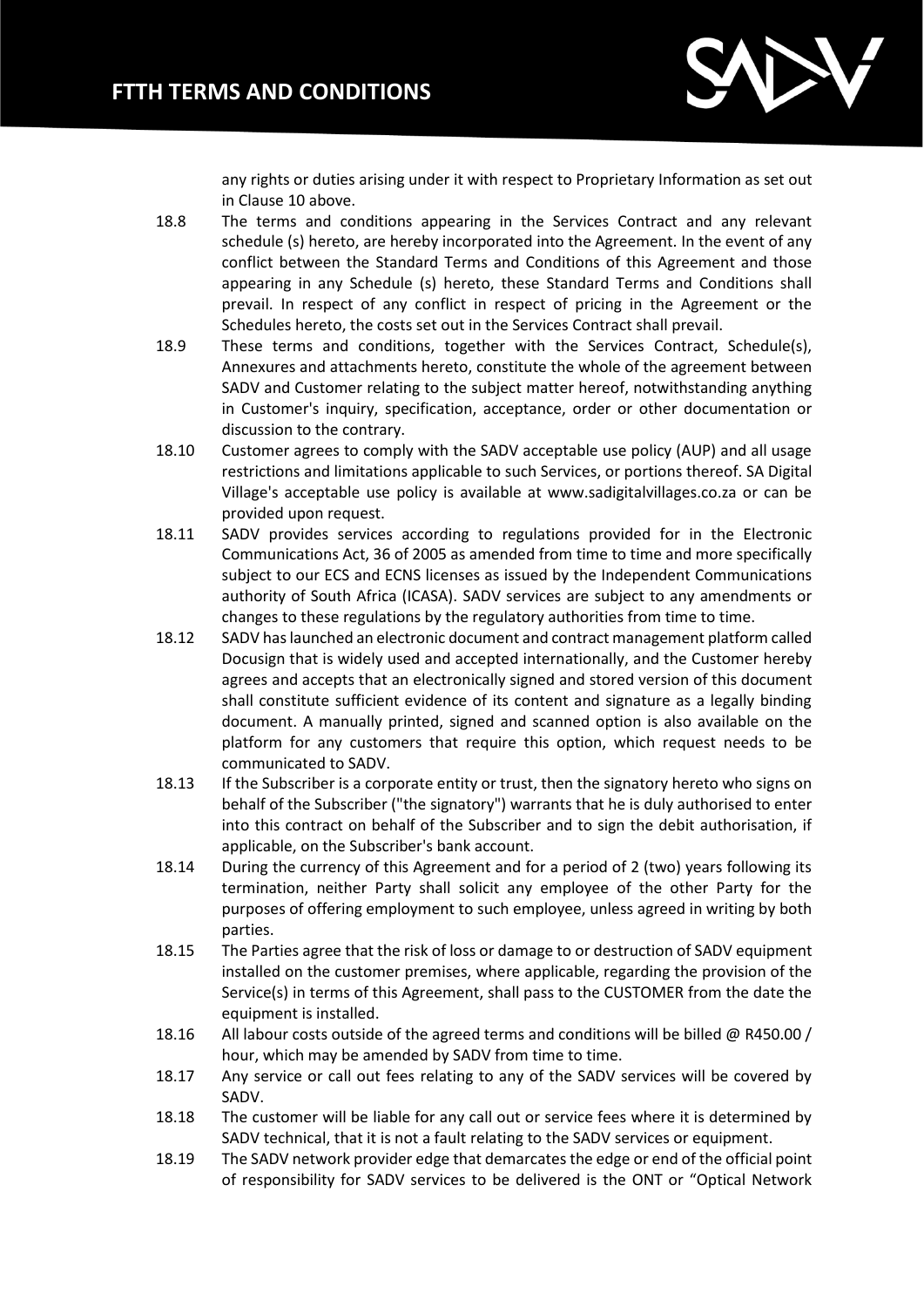

Terminal" installed at the customers premises. WiFi services can be provided by SADV on request and in some instances are provided as a standard value add service offering to provide basic wifi to extend the services into the home. However, customer experience and coverage is subject to many different variables including the physical layout of your residential space, number of wireless devices deployed, interference from other wireless equipment and many other factors of which we have absolutely no control. We therefore do not guarantee the speed or coverage on any wireless equipment deployed and SADV services official test point will always remain on the fixed network point provided on the ONT, of which service quality and consistency can be tested remotely. Any callouts requested where SADV services are confirmed to be working as specified, will be subject to a standard SADV callout fee to be invoiced to the customer, as specified in our published pricing found on the SADV website.

- 18.20 Our products are best effort with regards to local and international speeds. Speed is dependent on a number of individual and variable factors including, but not limited to, the number of users you allow to access your service, the physical layout of your residential space, how and with what device speeds may be tested and which local and international sites you are testing to. Our advertised upload and download speeds provide an indication of local access speeds only and is also subject to natural contention on the passive optical networking (PON) technology we deploy in our network. Speed should always be measured on a fixed line device and not on a wireless or mobile device as this does not provide an accurate indication.
- 18.21 The Customer authorises SADV to make enquiries about my credit record with any credit agency and to obtain whatever information on me they might require to process this service agreement. I also hereby authorise SADV to share my credit information with other authorised credit providers
- 18.22 The customer hereby confirms and agree to be bound by the SADV Acceptable Use Policy (AUP);
- 18.23 The customer may not create an unusually large burden on SADV's network, including, without limitation, continuously using a bit torrent service for unreasonably long periods of time; continuous FTP uploading or downloading, or otherwise generating levels of traffic sufficient to impede others' ability to send or retrieve information, or to use the services in an abusive manner in connection with any unlimited packages, options or promotions.
- 18.24 SADV reserves the right to establish policies, rules or limitations, from time to time, concerning the use of any service. You must comply with any bandwidth, data storage and other limitations SADV may impose, at SADV's reasonable discretion. Failure to comply with these rules will result in the customers' service being restricted, suspended or terminated, at SADV's reasonable discretion.
- 18.25 SADV will manage bandwidth usage to the best if its ability during peak periods, however, it remains a best effort service.
- 18.26 For more detailed AUP please visit [www.sadigitalvillages/downloads.html](http://www.sadigitalvillages/downloads.html)

# **19 COVID-19**

Although SA Digital Villages and its staff, contractors, agents, representatives and affiliates ("SADV") continue to abide by the regulations and hygiene protocols prescribed by Government and the World Health Organization in response to COVID-19 pandemic, by agreeing to the Installation (as defined in the SADV installation terms and conditions) during this period of national State of Disaster, you acknowledge that you are responsible for your own health decisions. SADV disclaims any liability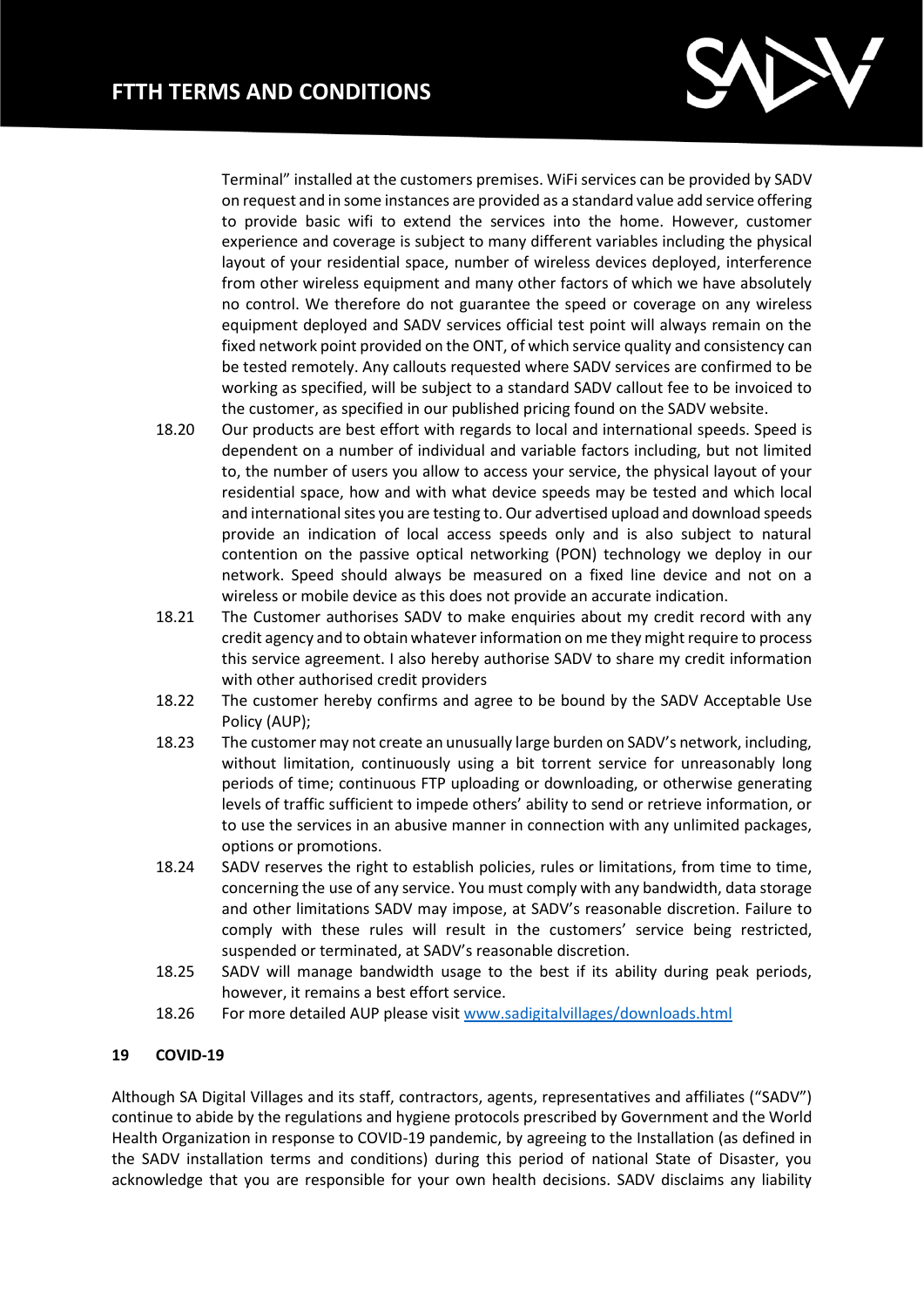# **FTTH TERMS AND CONDITIONS**



arising from your use of the Installation services or for any adverse outcome of your use of the Installation services provided by SADV for any reason. SADV hereby reserves the right to modify these terms at any time and for any reason.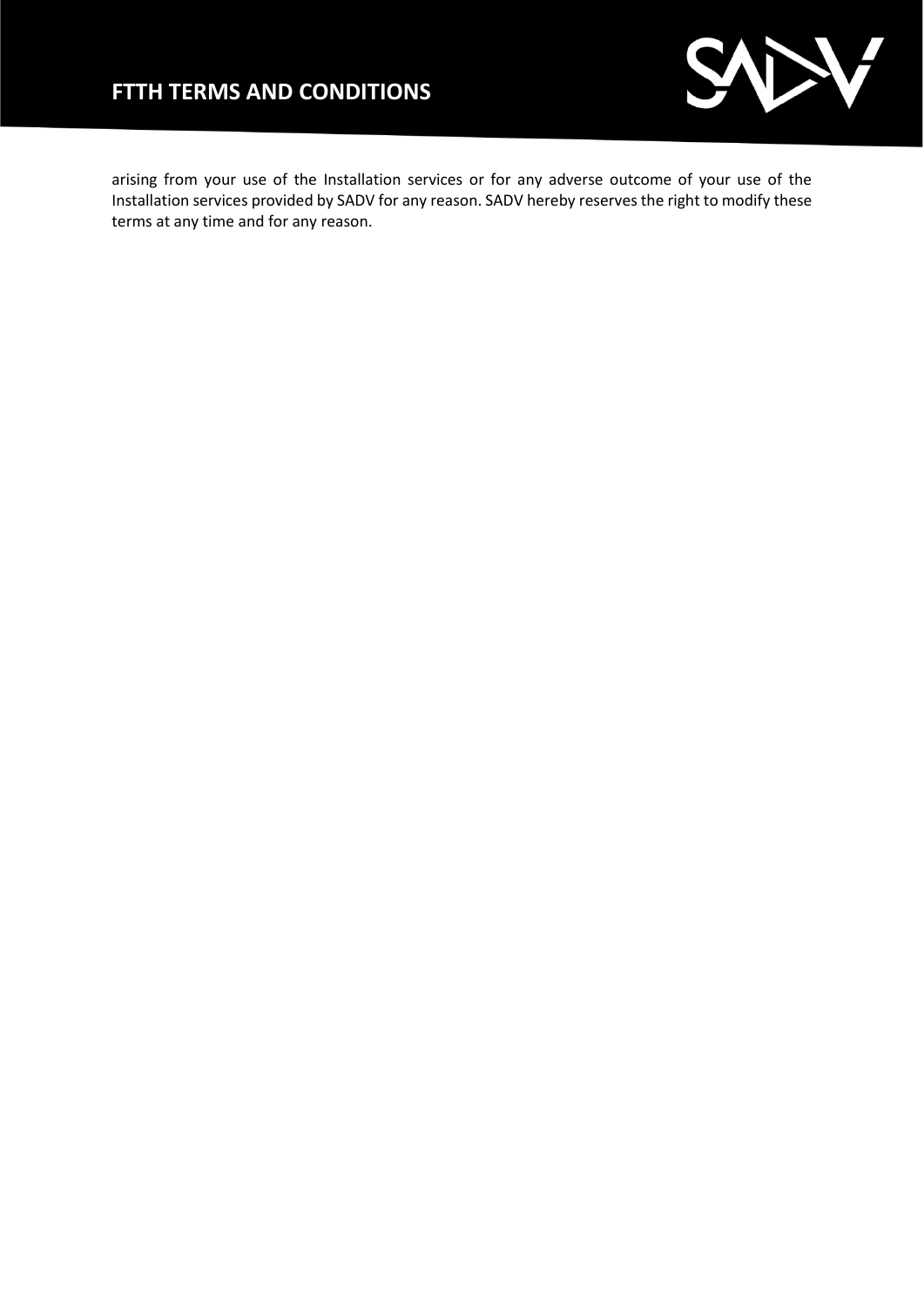

#### **1 DEFINITIONS AND INTERPRETATION**

Capitalised terms not defined herein have the same meaning as defined in the SADV Standard Terms and Conditions.

- 1.1 "**Contended**" means that multiple users are sharing the same network capacity. Contention ratios are based on the individual design of the third-party fibre access network over which the SADV service is delivered.
- 1.2 "**Unshaped**" means that SADV does not prioritise or differentiate between different classes of traffic.
- 1.3 "**Uncapped**" has the meaning as set out in the ISPA guideline on broadband terminology published a[t http://ispa.org.za/code-of-conduct/terminologyguidelines/](http://ispa.org.za/code-of-conduct/terminologyguidelines/)

#### **2 GENERAL**

- 2.1 These terms are to be read in conjunction with:
	- 2.1.1 The SADV Standard Terms and Conditions
	- 2.1.2 The SADV Acceptable use policy available at [https://www.sadv.co.za/wp](https://www.sadv.co.za/wp-content/uploads/2019/02/SADV-Acceptable-Use-Policy-New.pdf)[content/uploads/2019/02/SADV-Acceptable-Use-Policy-New.pdf](https://www.sadv.co.za/wp-content/uploads/2019/02/SADV-Acceptable-Use-Policy-New.pdf)
- 2.2 SADV will provide you with contented uncapped, unshaped access to the SADV Network via a fibre circuit at the Customer's selected premises (the "Access Circuit") and the Equipment at a SADV Point of Presence ("PoP") and voice over IP services.
- 2.3 The Service provides Internet access by transmitting and delivering IP packets between the Customer's computers connected on the SADV Network by means of the Access Circuit and other networks in accordance with its standard business arrangements with providers of such other networks.

#### **3 THROUGHPUT RATES AND IP ACCESS**

- 3.1 Access to, and across, the SADV IP Network is at the maximum throughput rates set forth in the subscriber agreement. Maximum throughput rates are not guaranteed.
- 3.2 Due to the nature of the Internet, SADV can only control IP throughput rates from the user network interface of the Equipment to the point of interconnection between the SADV Network and the Internet.
- 3.3 IP throughput rates may also be reduced by SADV in accordance with its Fair Access Policy.
- 3.4 SADV reserves the right to implement a Fair Use Policy on certain upstream Fibre provider networks.

#### **4 ACCESS CIRCUIT**

- 4.1 SADV or the network operator supplies, configures and tests the Access Circuit.
- 4.2 Each network operator defines its own standard installation. If non-standard installation, re-installation or any move of equipment is required, the Customer shall be responsible for the costs of any facilities, extra cabling, additional trenching and other expenses that is necessary to install the Access Circuit. Such costs shall either be charged by the relevant network operator directly to the Customer, or through SADV, depending on the business model of the network operator.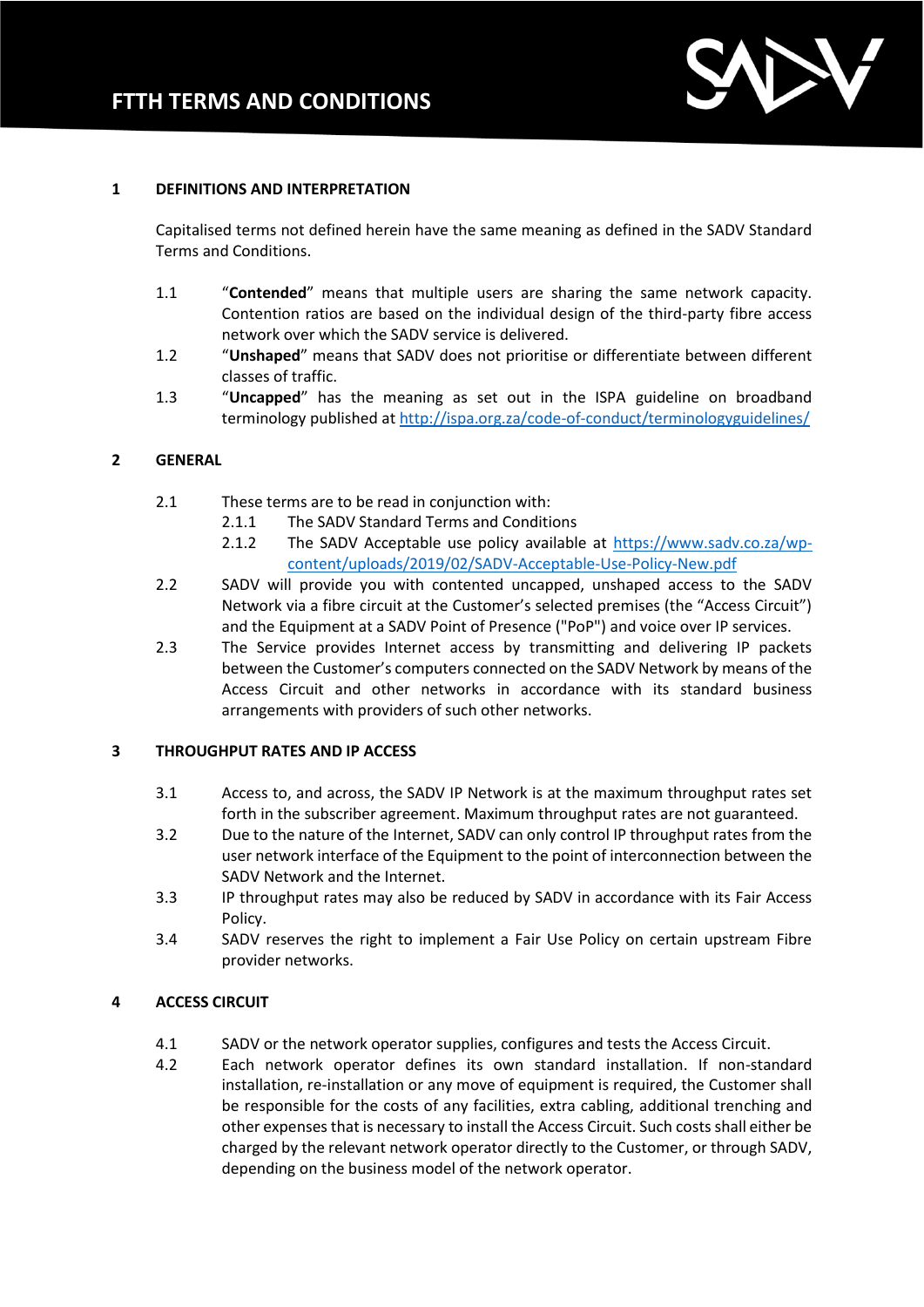

- 4.3 At any point after installation of an Access Circuit SADV shall be entitled to replace the Customer's Access Circuit with any other Access Circuit provided that:
	- 4.3.1 The replacement of an Access Circuit does not result in the Customer incurring any additional charges; and
	- 4.3.2 The quality of the new Access Circuit is equal or better than the replaced Access Circuit.

## **5 EQUIPMENT**

- 5.1 The Equipment will be provisioned with a standard configuration in respect of the ordered Service.
- 5.2 You must identify a suitable location for the Equipment. The location must be dry, free from vibration and well ventilated. Installation is only possible if the distance from the termination point of the Access Circuit and a 220V energy supply to the position the Equipment is not greater than 2 metres.
- 5.3 In the event of failure of the Equipment, SADV will repair or replace (at SADVs discretion) the Equipment where such failure is covered by the warranty of the original equipment manufacturer. Where the Equipment is replaced, you must return the original Equipment to SADV.
- 5.4 You accept liability for any costs incurred by SADV as a result of repair or replacement of Equipment where the Equipment failure was caused by your use, misuse or changes to the Equipment, other than as previously agreed to in writing by SADV.
- 5.5 SADV will retain the password for the Equipment. Responsibility for the IP configuration of the Service Configuration lies with SADV.
- 5.6 Ownership of the Equipment vests in the SADV. Equipment is not subject to a rent-toown contract.

#### **6 IP ADDRESSES**

SADV will dynamically assign IP addresses from SADV allocated blocks. Any IP address allocated by SADV to you remains the property of SADV and you will have a non-transferable licence to use such addresses for a limited time.

# **7 ACCURACY OF YOUR INFORMATION**

You will provide SADV with accurate and up to date information: (i) when completing the SADV documentation; and (ii) when you contact SADV to report a suspected fault and is asked a standard set of structured questions. SADV shall not be liable for any loss suffered as a result of your failure to provide accurate information or any relevant facilities, which may lead to a delay in installation or service repair.

# **8 MAINTENANCE**

Scheduled maintenance on the SADV Network will be performed during a standard maintenance window during change control windows as determined in consultation with the relevant 3rd party provider of the Access Circuit. SADV and the network provider reserves the right to perform emergency maintenance without prior notice, but SADV shall nonetheless endeavour to provide such notice as is reasonably and practically possibly in the circumstances.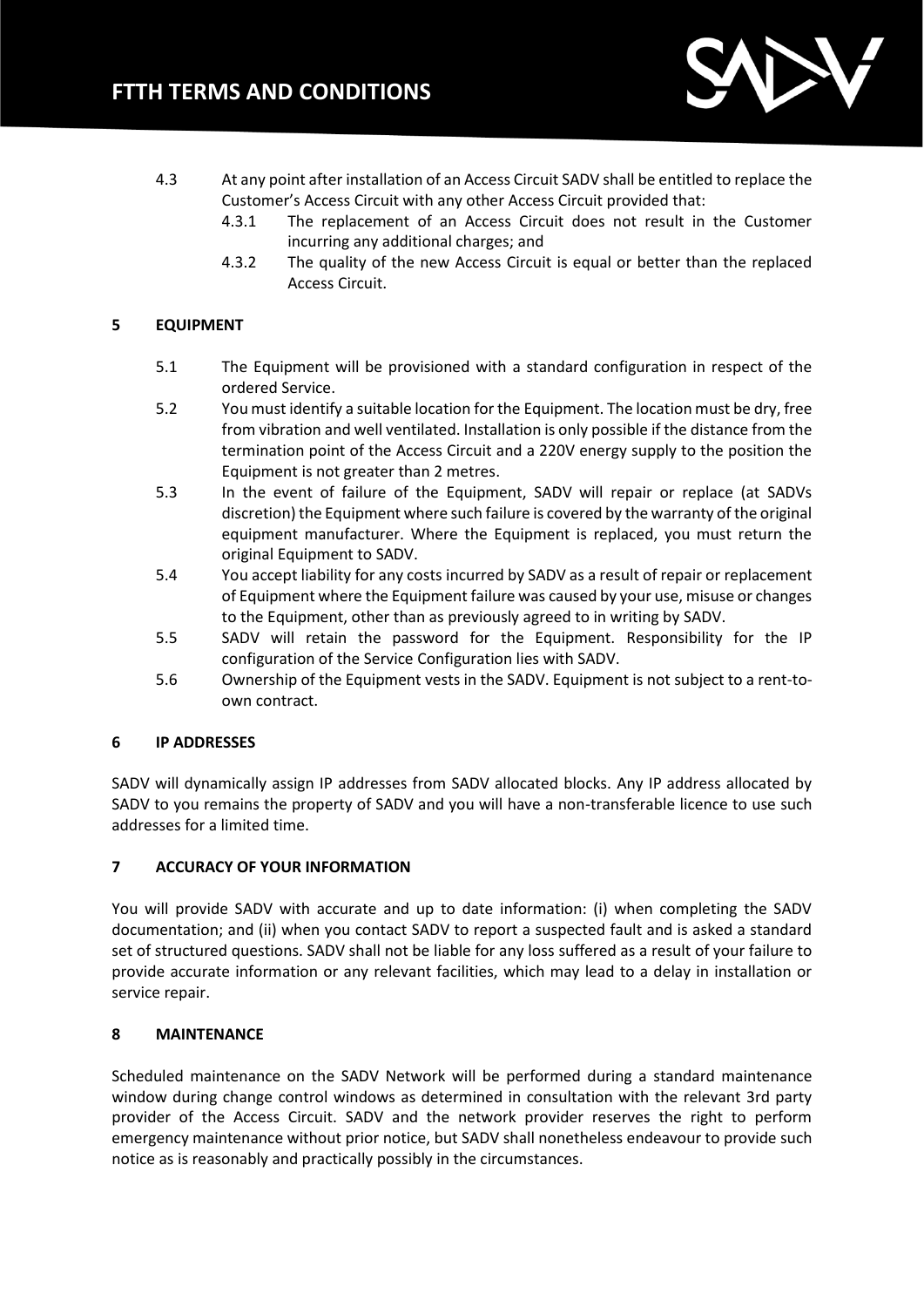

## **9 SET UP AND CONFIGURATION/ INSTALLATION FEES**

- 9.1 The Customer shall be afforded the opportunity to select between one of the following options:
	- 9.1.1 the SADV FTTH Fast Fibre (Normal Subscription) option; or
	- 9.1.2 the SADV FTTH Fast Fibre (Reduced Subscription) option.
	- as specified in the Services Contract.
- 9.2 SADV FAST FIBRE (NORMAL SUBSCRIPTION)
	- 9.2.1 The Customer shall pay the normal SADV FTTH Fast Fibre subscription.
- 9.3 SADV FAST FIBRE (REDUCED SUBSCRIPTION)
	- 9.3.1 The Customer shall qualify for a reduced monthly subscription fee subject to payment of a once-off upfront connection fee.
- 9.4 Existing Customers on the SADV FTTH Fast Fibre Normal Subscription package shall be afforded the opportunity to migrate to the SADV FTTH Fast Fibre Reduced Subscription option. This migration shall be limited to one (1).
- 9.5 FTTH Services offered by SADV shall commence on the Effective Date.
- 9.6 Should SADV or the Customer terminate the Agreement and/or any Service within twenty four (24) months of the Effective Date ("Minimum Period"), the Customer shall be held liable for the following fees:
	- 9.6.1 Installation fee;
	- 9.6.2 Activation fee;
	- 9.6.3 Router fee; and
	- 9.6.4 Courier fee.
- 9.7 Customers who wish to terminate their Services with SADV within the Minimum Period will be liable for a cancellation fee as set out in 9.6 above which shall be calculated based on the pro-rata recovery of the acquisition and router recovery costs associated with that relevant package. This will be calculated and quoted for by SADV.
- 9.8 Should SADV offer to conditionally waive or subsidise this fee and Customer terminates subscription within twenty four (24) months of activating the Access Circuit, the full installation or setup and configuration fee is payable as part of the termination fee (calculated rolling pro-rata up to twenty four (24) months of activation).
- 9.9 Network operators may charge a separate installation fee, billed directly to the Customer, for the installation of the Access Circuit from the property boundary to within the home - even if and notwithstanding that the service is ordered directly with SADV.

#### **10 SECURITY**

You acknowledge that the logical and physical security measures in relation to the Services are your sole responsibility SADV will not be held liable for any losses arising out of security breaches of your Services.